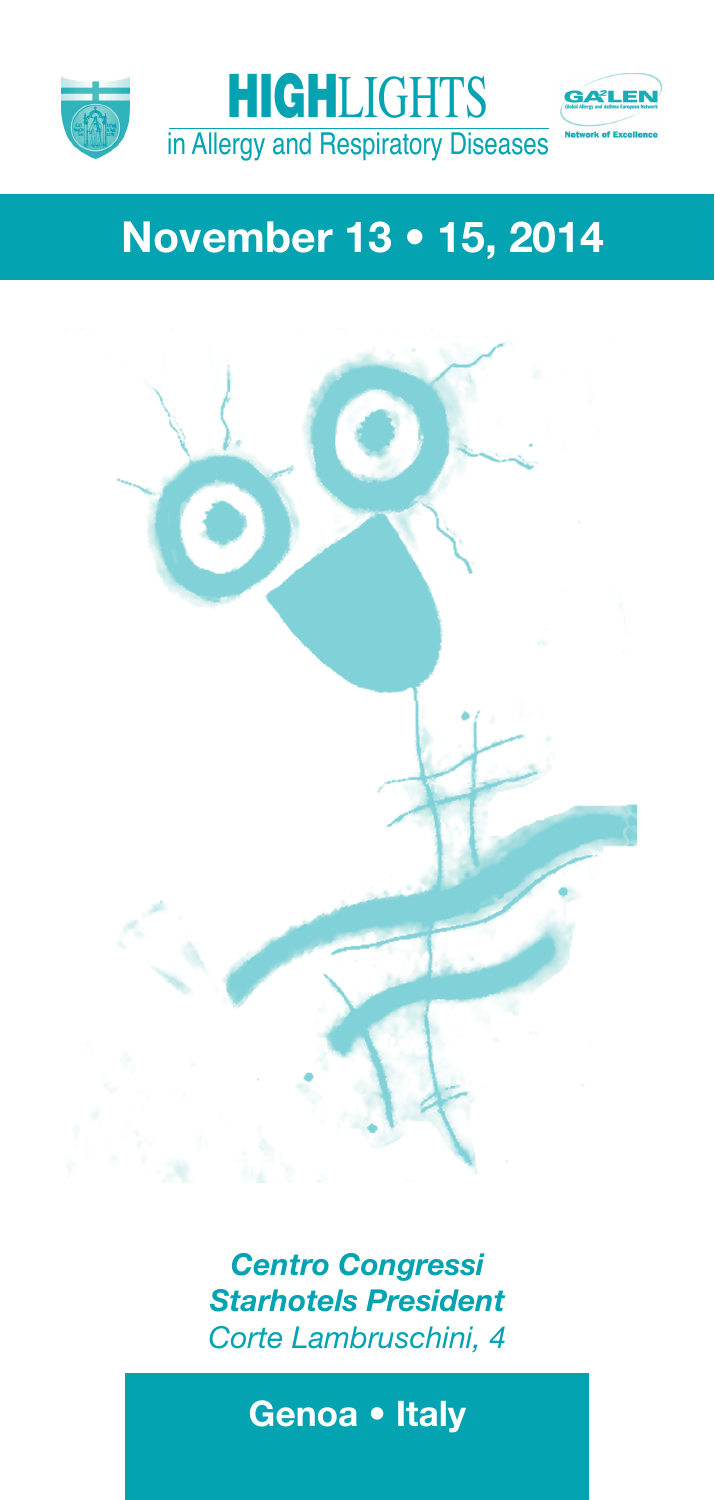### Con il patrocinio di

AIPO - Associazione Italiana Pneumologi Ospedalieri



Associazione Scientifica Interdisciplinare per lo Studio delle Malattie Respiratorie



#### Università degli Studi di Genova



Federazione Italiana della Pneumologia



IRCCS Azienda Ospedaliera Universitaria San Martino IST Istituto Nazionale per la Ricerca sul Cancro

con il Patrocinio della Regione Liguria



Società Italiana di Immunologia, Immunologia Clinica e Allergologia





Società Italiana di Allergologia e Immunologia Clinica



Società Italiana di Medicina Respiratoria



Italian Network in Allergy, Immunology & Asthma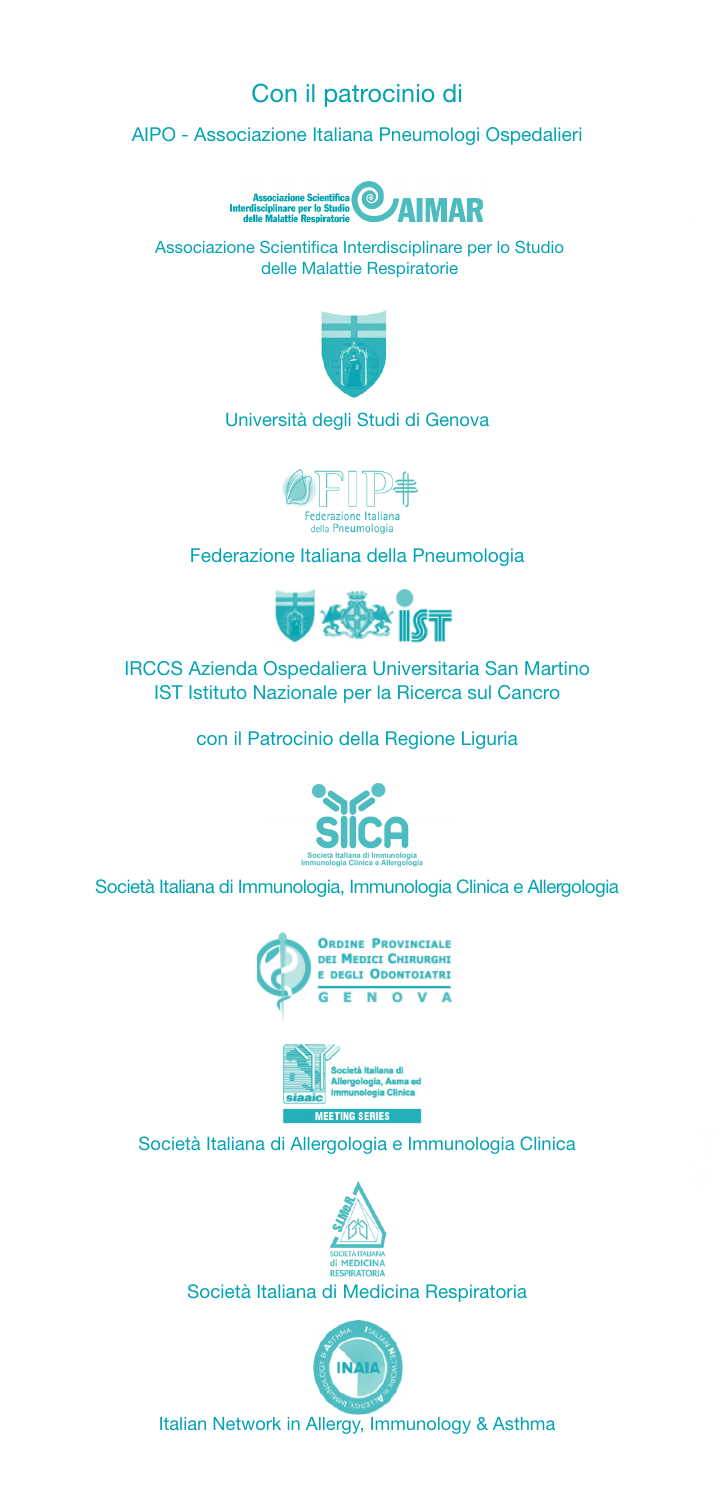CHAIDMAN<sup>1</sup> *Giorgio Walter Canonica* Allergy & Respiratory Diseases, **DIMI**, Genoa University IRCCS-A.O.U.-SAN MARTINO-IST

Co-chairmen: *Fulvio Braido* Allergy & Respiratory Diseases, **DIMI**, Genoa University IRCCS-A.O.U.-SAN MARTINO-IST

*Giovanni Passalacqua* Allergy & Respiratory Diseases. **DIMI**, Genoa University IRCCS-A.O.U.-SAN MARTINO-IST

Organizing Committee: *Pier Aldo Canessa* (ASL 5, S. Bartolomeo Hospital, Sarzana, SP) *Carlo Mereu* (Pulmonology dept., Santa Corona Hospital, Pietra Ligure, SV) *David Pelucco* (Pulmonology dept., ASL S. Martino, Genoa) **Antonio Scordamaglia** (Allergy & Respiratory Diseases, DIMI, Genoa University)

*Costantino Troise* (Allergology dept., ASL S. Martino, Genoa)

#### SCIENTIFIC COMMITTEE'

**Carlos Baena Cagnani Lorenzo Moretta Vito Brusasco Francesco Puppo Enrico Compalati Anna Maria Riccio Andrea De Maria Giovanni A. Rossi**

ON SITE SECRETARIAT: **Barbara Bongiovanni, Simona Jemina** Ph. +39 010 5554893 - Fax +39 010 5556307 E-mail: barbara.bongiovanni@unige.it - jemina.simona@unige.it

#### **ORGANIZING SECRETARIAT**



#### **iDea congress**

Piazza Giovanni Randaccio 1 - 00195 Roma Ph. +39 06 36381573 - Fax +39 06 36307682 E-mail: info@ideacpa.com - www.ideacpa.com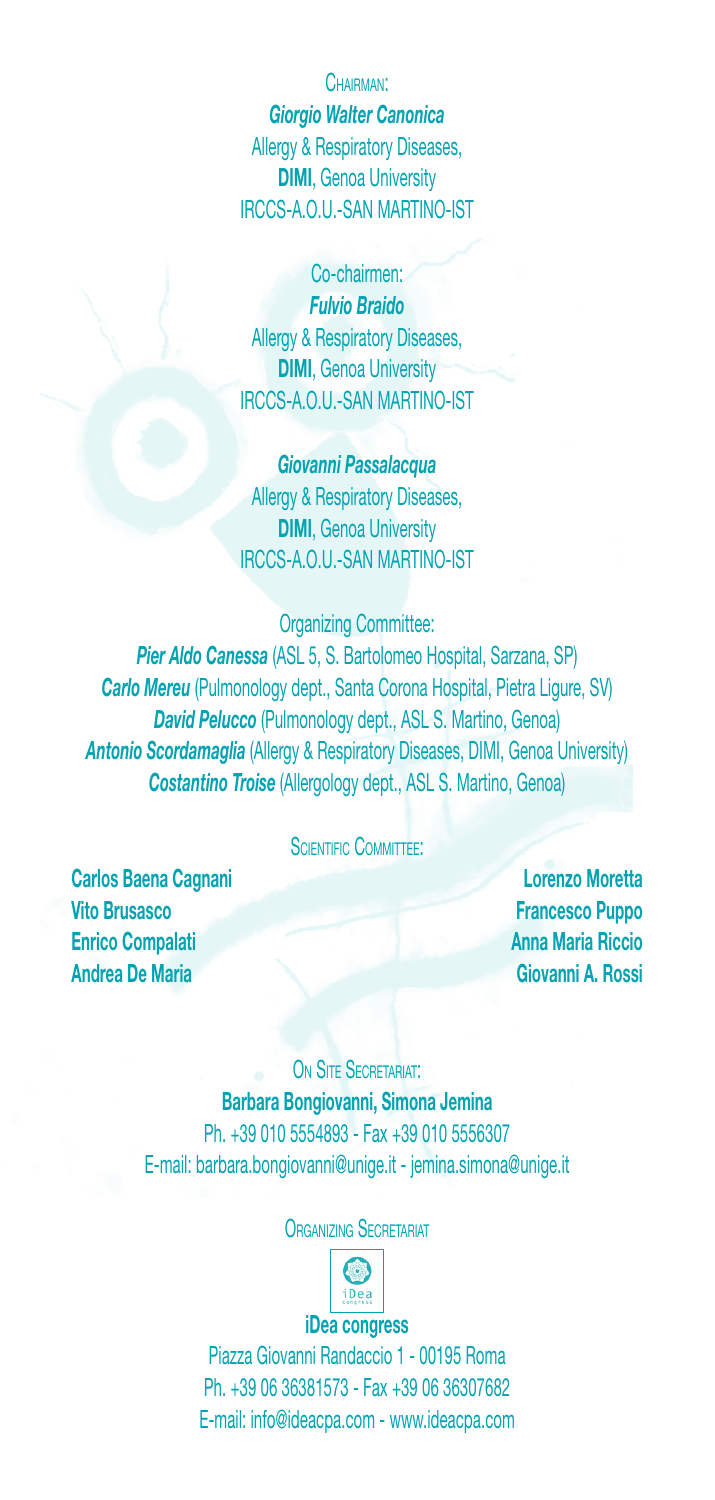in Allergy and Respiratory Diseases

*PRESIDENT: L. MORETTA CHAIR: C.E. BAENA CAGNANI*

**14:00 MICROBIOMA AND ALLERGY**  *R. PAWANKAR Lecture*

*CHAIR: F. BRAIDO*

### **14:30 NEW COMBINATION THERAPY IN ASTHMA** *F. DI MARCO*

*CHAIR: N. CRIMI*

**14:55 LAMA IN ASTHMA: EFFICACY AND SAFETY** *P.L. PAGGIARO*

*CHAIR: M.T. COSTANTINO*

**15:20 NEW FRONTIERS IN AIT TO MITE IN ASTHMA** *O. ROSSI*

#### **15:45 BREAK**

*PRESIDENT: E. MARANGIO CHAIR: F. DE MICHELE, C. MEREU*

| 16:00                | <b>NEW APPROACHES AND</b>            |  |  |
|----------------------|--------------------------------------|--|--|
| $\mathbb{R}$         | <b>STRATEGIES IN COPD TREATMENT:</b> |  |  |
| M                    | <b>THE PHARMACOLOGICAL</b>           |  |  |
|                      | <b>RATIONALE</b>                     |  |  |
| r                    | M. CAZZOLA                           |  |  |
| $\circledS$<br>16:25 | <b>FROM PHARMACOLOGY</b>             |  |  |
| ₫                    | <b>TO HUMAN BEINGS: PATIENT'S</b>    |  |  |
|                      |                                      |  |  |
|                      | <b>CLINICALLY MEANINGFUL</b>         |  |  |
|                      | <b>OUTCOMES</b>                      |  |  |
|                      | G. PFI AIA                           |  |  |
|                      |                                      |  |  |
|                      |                                      |  |  |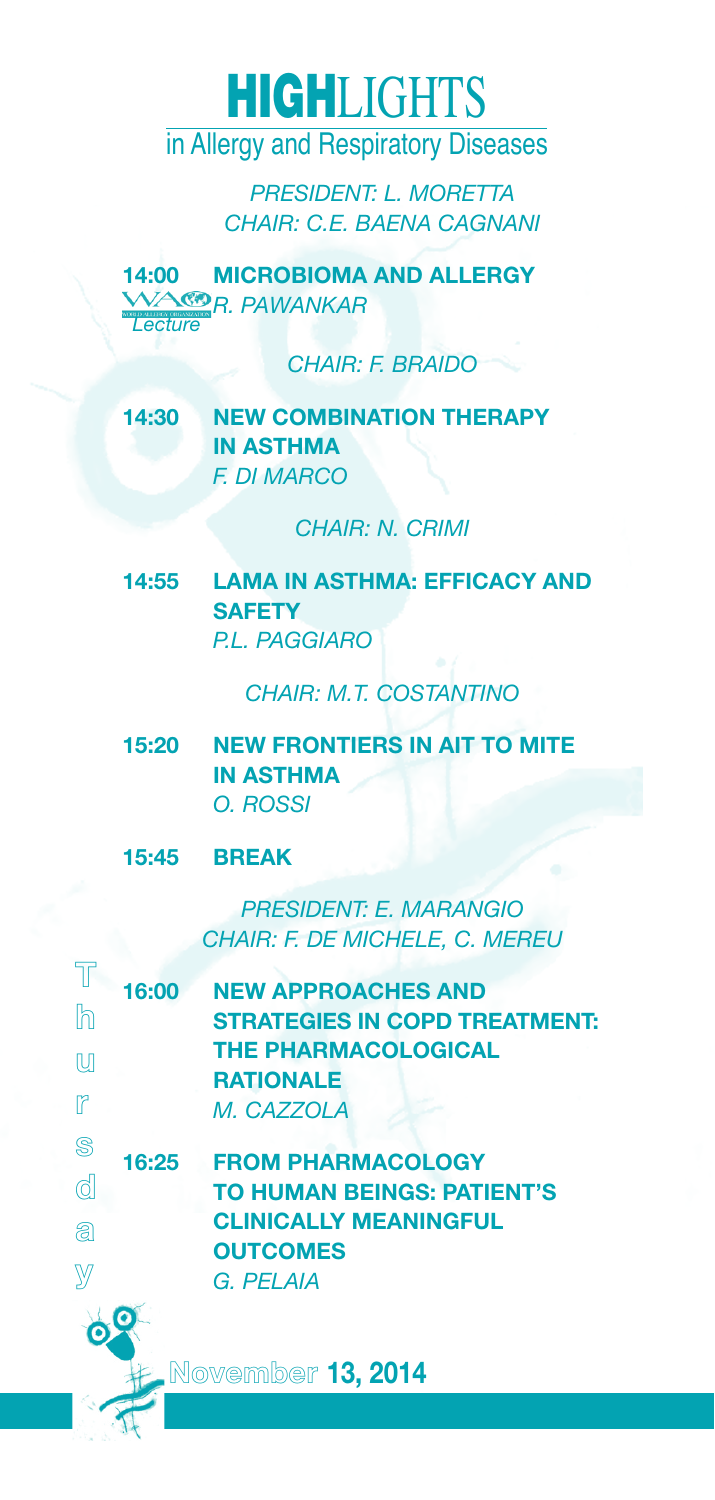**16:50 BIOLOGICS IN ASTHMA: REAL LIFE** *G. SENNA*

> *PRESIDENT: M. PISTOLESI CHAIR: C. TANTUCCI*

**17:20 WHY SMALL AIRWAYS ARE SO IMPACTING?** *N.A. SCICHILONE* 

*CHAIR: A. MARTINI*

**17:45 SLIT: THE U.S. PEDIATRIC EXPERIENCE** *D. SKONER* 

*CHAIR: C. TROISE*

**18:15 CHRONIC URTICARIA GUIDELINES AND BIOLOGICS** *R. ASERO*

*CHAIR: F. DE BENEDETTO* 

**18:35 NEWS ON BRONCHIAL THERMOPLASTY** *C. MEREU*

**T h u r s d a y**

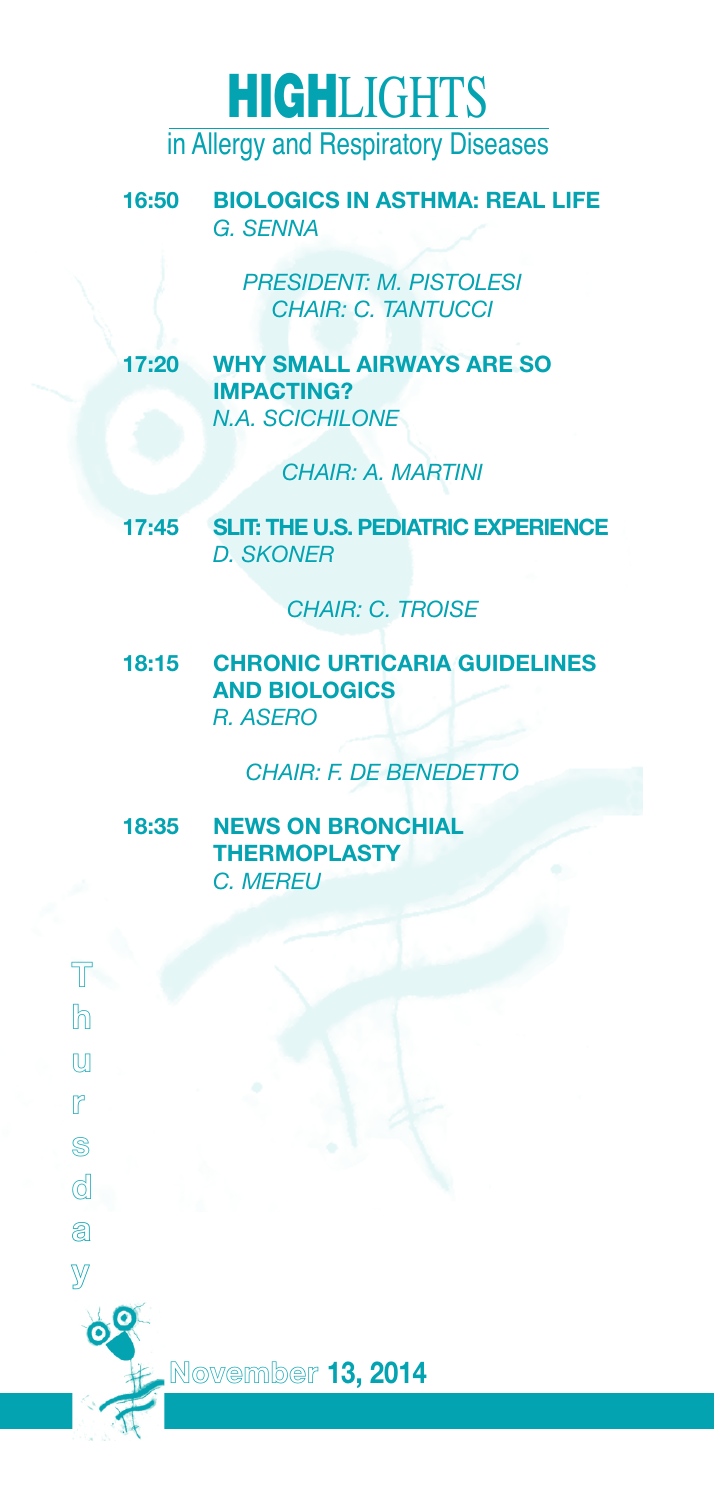*PRESIDENT: C. GRASSI CHAIR: M. BAGNASCO*



**09:00 TOWARDS PERSONALIZED MEDICINE IN ALLERGY AND ASTHMA** *G.W. CANONICA*

*CHAIR: E. SAVI*

Libra

**09:30 NEXT STEPS IN MOLECULAR ALLERGY DIAGNOSIS** *I. ANSOTEGUI Lecture*

*CHAIR: M.P. FOSCHINO BARBARO*

**10:00 SMART AND MORE IN BRONCHIAL OBSTRUCTION** *F. BRAIDO*

*CHAIR: E. RIDOLO*

- **10:25 THE NEW APPROACH TO ALLERGEN IMMUNOTHERAPY** *C. INCORVAIA*
- **10:50 BREAK**

**r i**

**y**

*PRESIDENT: F. PUPPO CHAIR: R.W. DAL NEGRO, G. SALERNI*

**11:10 THE REAL IMPACT OF EXACERBATIONS IN BRONCHIAL OBSTRUCTIVE DISEASES** *L.M. FABBRI*

|        | 11:30                                                        | <b>ADHERENCE TO TREATMENT</b>                   |  |  |
|--------|--------------------------------------------------------------|-------------------------------------------------|--|--|
| 厚      |                                                              | <b>IN ASTHMA AND COPD</b><br><b>F.B. BLASI</b>  |  |  |
| r<br>i | <b>NEW ADVANCES IN</b><br>11:50<br><b>PHARMACOTHERAPY OF</b> |                                                 |  |  |
| ₫      |                                                              | <b>OBSTRUCTIVE BRONCHIAL</b><br><b>DISEASES</b> |  |  |
| இ      |                                                              | A. SPANEVELLO                                   |  |  |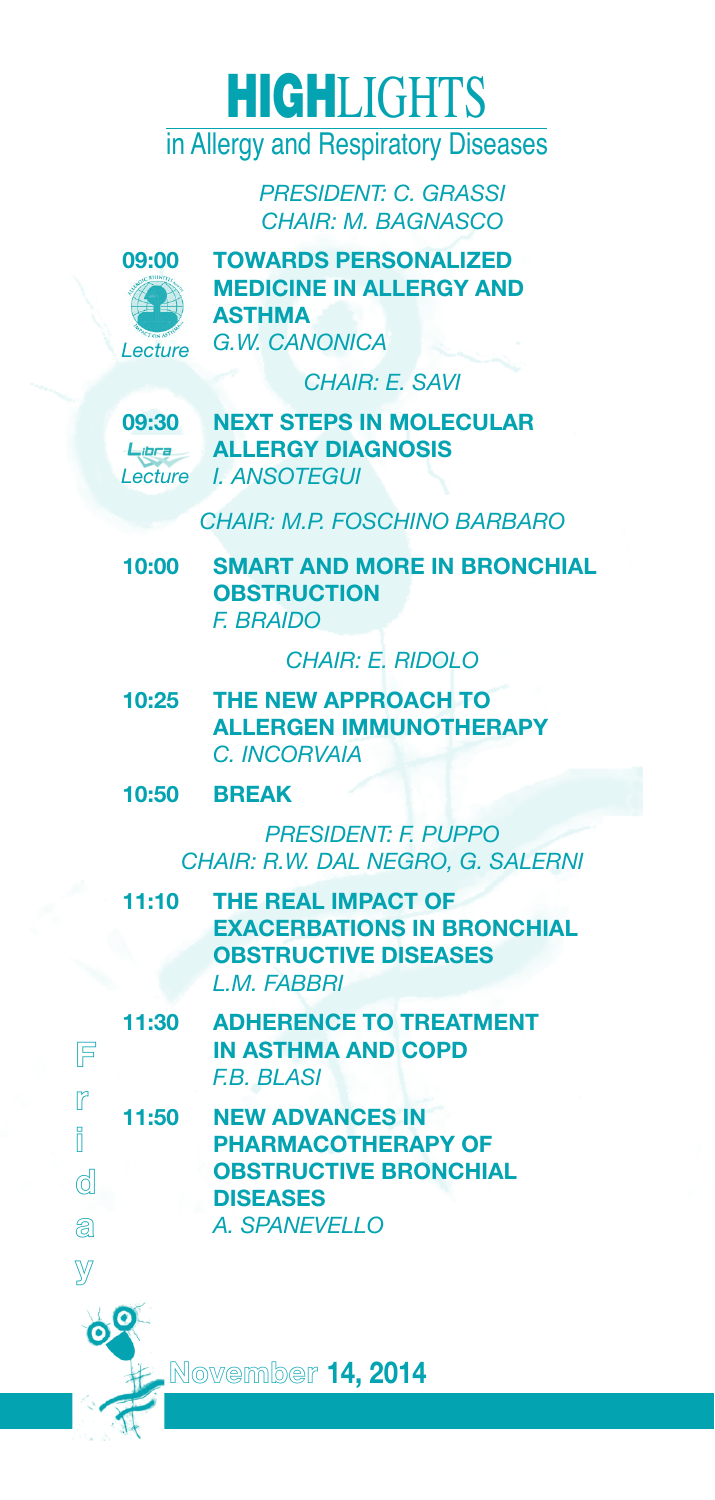in Allergy and Respiratory Diseases

*CHAIR: O. ROSSI* 

**12:15 ALLERGIC RHINITIS IN ITALY: THE REAL LIFE** *C. LOMBARDI*

*CHAIR: G. D'AMATO*

**12:40 WHAT'S NEW ON BACTERIAL LYSATES?** *G. MELIOLI*

**13:05 LUNCH**

*PRESIDENT: V. BRUSASCO CHAIR: R. MASELLI, P. ODETTI*

- **14:00 HOW THE NEW LAMAS CHANGED THE COPD SCENARIO** *M. MILANESE*
- **14:30 THE KEY ROLE OF DEVICE IN REAL LIFE TREATMENT** *R. BERNABEI*

*CHAIR: G. PASSALACQUA*

**15:00 EFFICACY OF SHORT COURSE SLIT FOR RAGWEED: AN INTERNATIONAL TRIAL** *M. CAMINATI*

*CHAIR: A. DE PAULIS*

| 庐      |       | <b>15:25 WHAT'S NEW IN ANTIHISTAMINES</b><br>T. ZUBERBIER         |
|--------|-------|-------------------------------------------------------------------|
| r      |       | <b>CHAIR: M. MINCARINI</b>                                        |
| i<br>₫ | 15:50 | <b>PIRFENIDONE IN ITALY:</b><br><b>ONE YEAR LATER</b><br>F. RIZZA |
| ඞ      |       | <b>16:15 BREAK</b>                                                |

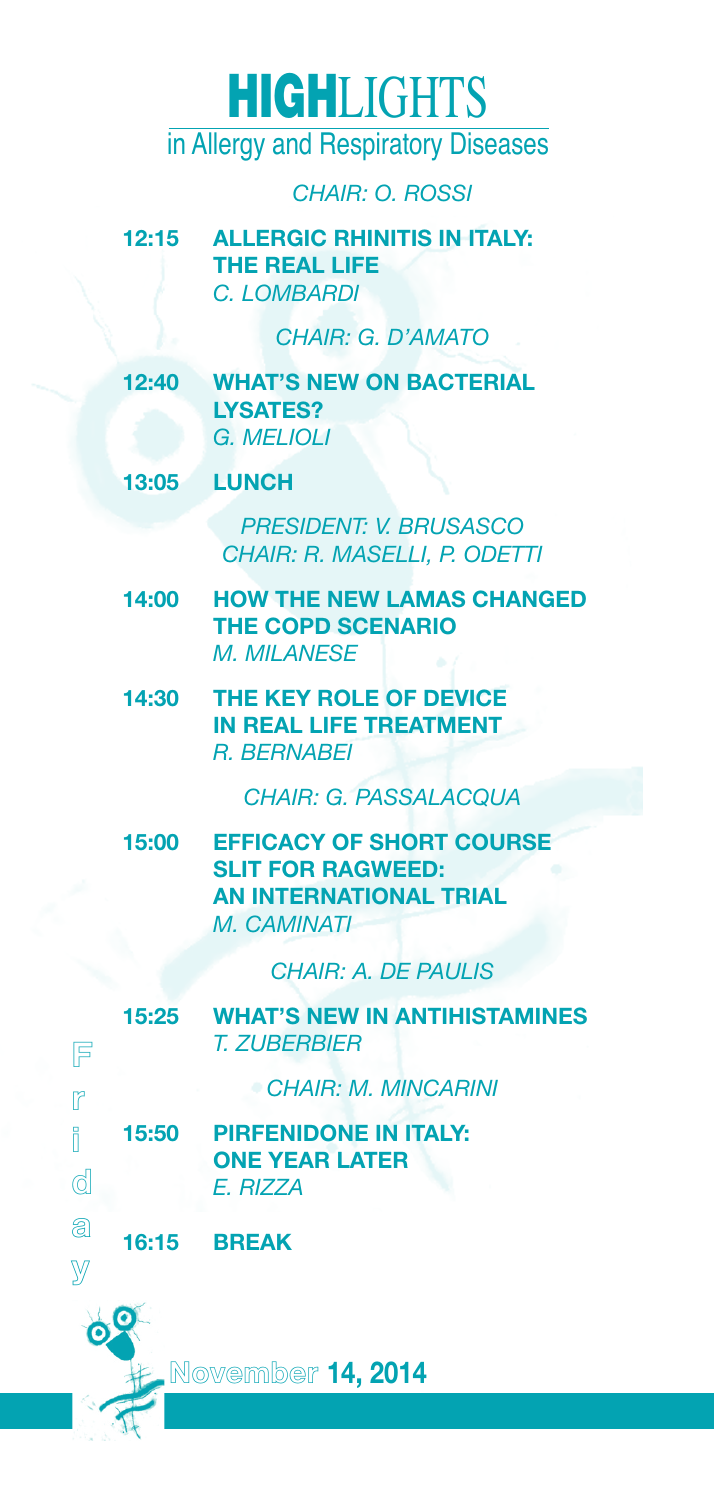in Allergy and Respiratory Diseases

**17:00 - 19:00 POSTGRADUATE COURSES** *COORDINATORI: G. MARENCO, D. PELUCCO*

**1) FOOD ALLERGY** *MODERATORI: P. MINALE, S. PEVERI* 

> **MMG** *A.G. CAVIGLIA*

**INQUADRAMENTO DELLE REAZIONI AVVERSE AD ALIMENTI** *I. MASSARO*

**LA DIAGNOSTICA MOLECOLARE** *V. PRAVETTONI*

**I TEST IN VIVO** *P. MINALE*

**LA DESENSIBILIZZAZIONE** *M. LANDI*

**2) PROBLEMI SPECIALI IN PNEUMOLOGIA** *MODERATORI: P.A. CANESSA, M. SALIO*

> **MMG** *G. BETTONCELLI*

**F r i d a y**

**LE INTERSTIZIOPATIE POLMONARI** *C. AGOSTINI*

**NODULO POLMONARE SOLITARIO** *M. TAVIANI*

**INFEZIONI OPPORTUNISTICHE**  *A. DE MARIA*

**ETG POLMONARE** *L. SIMIONI*

**INDICAZIONE A TRAPIANTO POLMONARE E RIDUZIONE CHIRURGICA DI VOLUME**  *C. BREDA*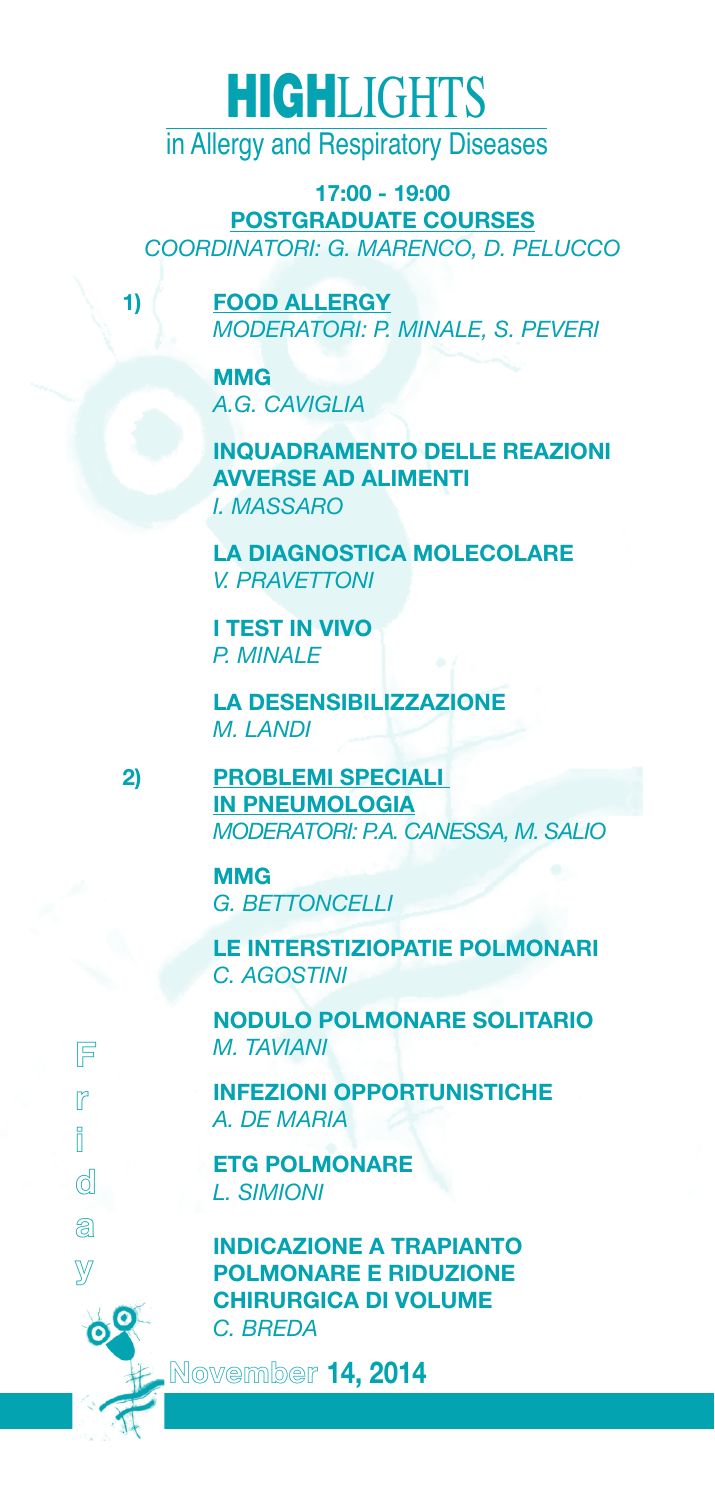**F r i d a y** **3) PROBLEMI SPECIALI IN ALLERGOLOGIA** *MODERATORI: M.A. CRIVELLARO, S. VOLTOLINI*

> **MMG** *S. FONZI*

**REAZIONI AI BIOLOGICI** *A. VULTAGGIO*

**MASTOCITOSI E VELENO DI IMENOTTERI** *P. BONADONNA*

**ALLERGIA E NUTRIZIONE**  *C. BUCCA*

**DIAGNOSTICA E TERAPIE COMPLEMENTARI** *F. FASSIO*

**NUOVI SVILUPPI PER AIT** *E. COMPALATI*

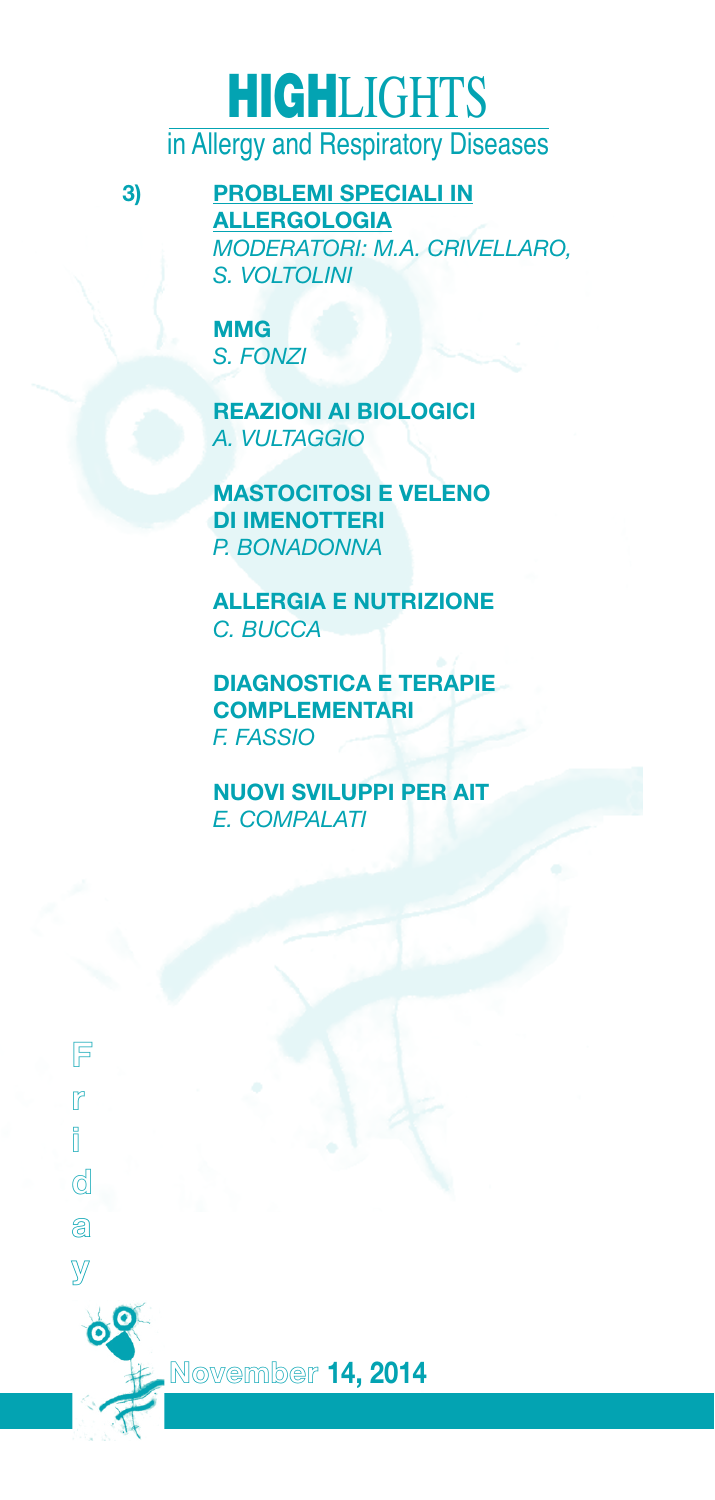*PRESIDENT: F. DALLEGRI CHAIR: E. MAGGI*



**09:00 ASTHMA IN THE ELDERLY** *C.E. BAENA CAGNANI* 

*CHAIR: M. DI GIOACCHINO*

**09:30 HOW SLIT IS MOVING FORWARD IN EU** *G. PASSALACQUA* 

*CHAIR: G.A. ROSSI*

**10:00 REAL IMPACT OF IMMUNO-STIMULANTS IN RESPIRATORY DISEASES** *S. CENTANNI*

> *PRESIDENT: F.B. BLASI CHAIR: S. CENTANNI, M. TRIGGIANI*

**10:25 NEW COPD MANAGEMENT IN THE ITALIAN REALITY** *P.A. SANTUS*

> **ASTHMA CONTROL: STILL AN UNMET NEED?** *A.G. CORSICO*

| S<br>10:50    | <b>BREAK</b>                     |  |  |
|---------------|----------------------------------|--|--|
| a             | <b>PRESIDENT: G. GIRBINO</b>     |  |  |
| $\mathcal{L}$ | <b>CHAIR: L.M. FABBRI</b>        |  |  |
| M<br>11:15    | <b>REAL LIFE PATIENTS VERSUS</b> |  |  |
| m             | <b>DBPC TRIALS</b>               |  |  |
| ₫             | J.C. VIRCHOW                     |  |  |
| ධ             |                                  |  |  |
|               |                                  |  |  |
|               |                                  |  |  |

**November 15, 2014**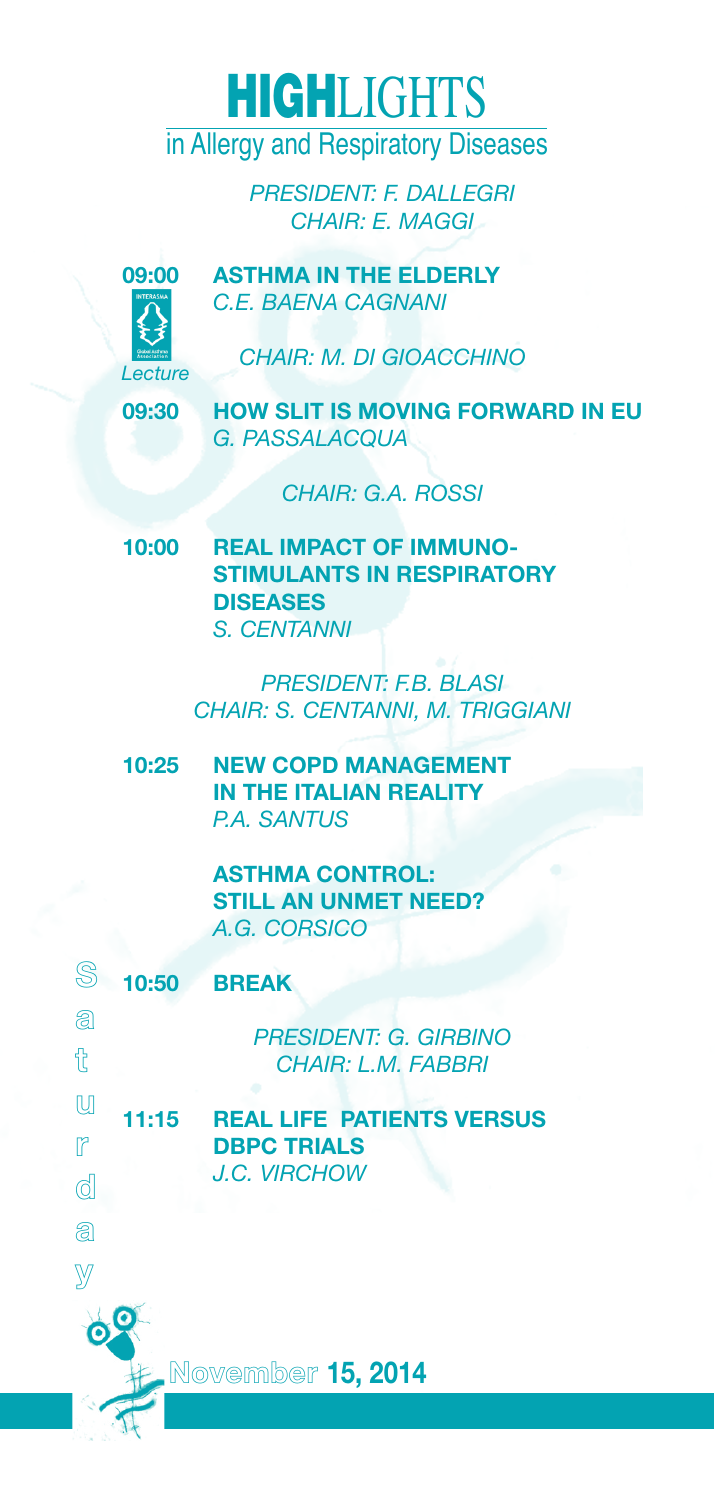*CHAIR: E. NETTIS*

**11:45 RUPATADINE FROM H1 BLOCK TO ANTI - PAF (LETTURA NON ECM)** *M. TRIGGIANI*

*CHAIR: G. PASSALACQUA*

**12:10 HOT TOPICS IN ALLERGY 2015: THE EDITOR'S VIEW** *G. MARSHALL*

*CHAIR: S. BONINI*

- **12:40 THE INDEPENDENT RESEARCH** *O. DELLA CASA*
- **13:05 LUNCH**

**a t u r d a y**

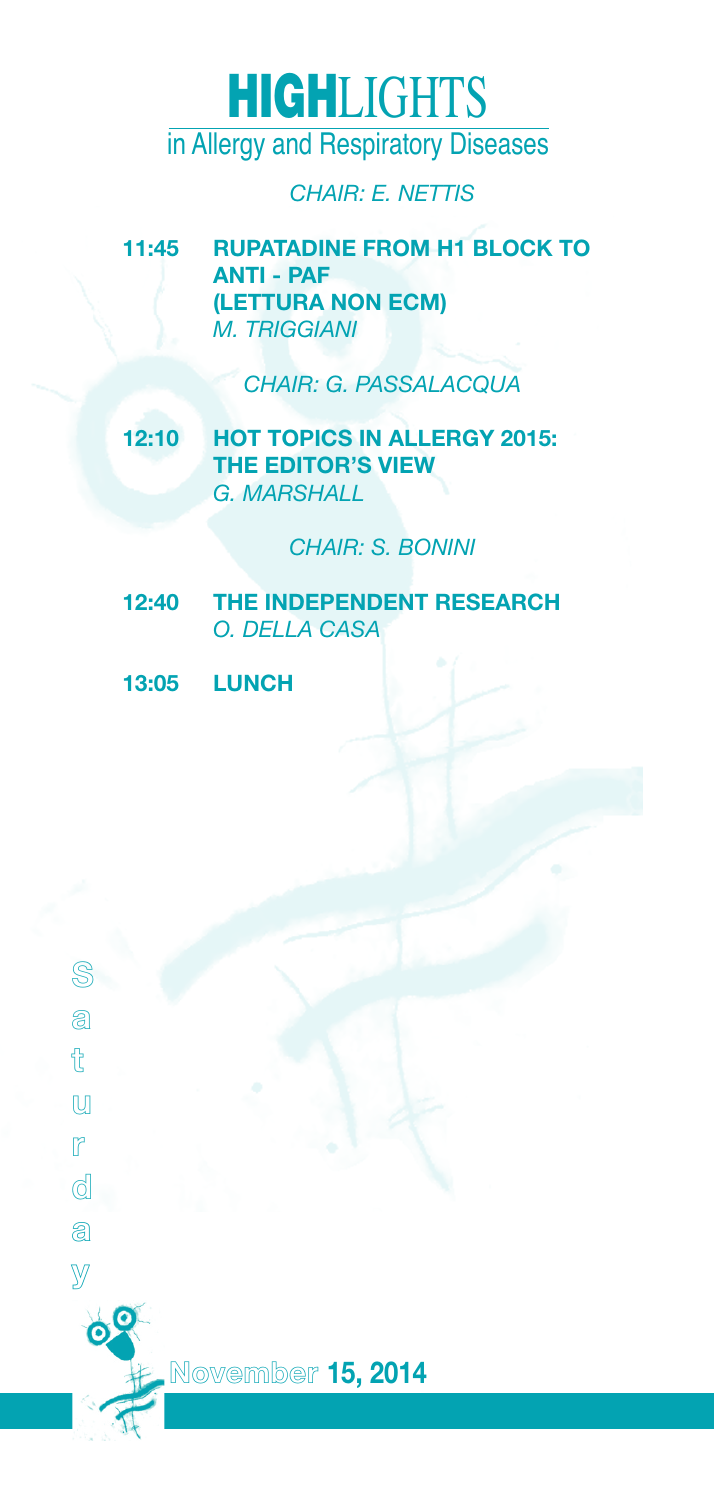in Allergy and Respiratory Diseases

**CORSO INFERMIERI** *MODERATORI: T. GUGLIELMI, F. MORESCO*

- **09:00 LA SPIROMETRIA** *M. MILANESE*
- **09:30 L'ARRESTO CARDIORESPIRATORIO** *S. RUFFONI, A. FURGANI*
- **10:00 LE ARITMIE** *M. MINCARINI*
- **10:30 LE PIAGHE DA DECUBITO** *S. JAVOR*
- **11:00 BREAK**
- **11:30 I VENTILATORI** *A. ZOLEZZI*
- **12:00 PNEUMOTORACE, VERSAMENTI E DRENAGGI** *M. TAVIANI*
- **12:30 INFEZIONI OPPORTUNISTICHE**  *A. BELTRAME*
- **13:00 LA DIAGNOSTICA ALLERGOLOGICA** *A. ROGKAKOU*
- **a 13:30 LUNCH**
- **t u**

**r d a y**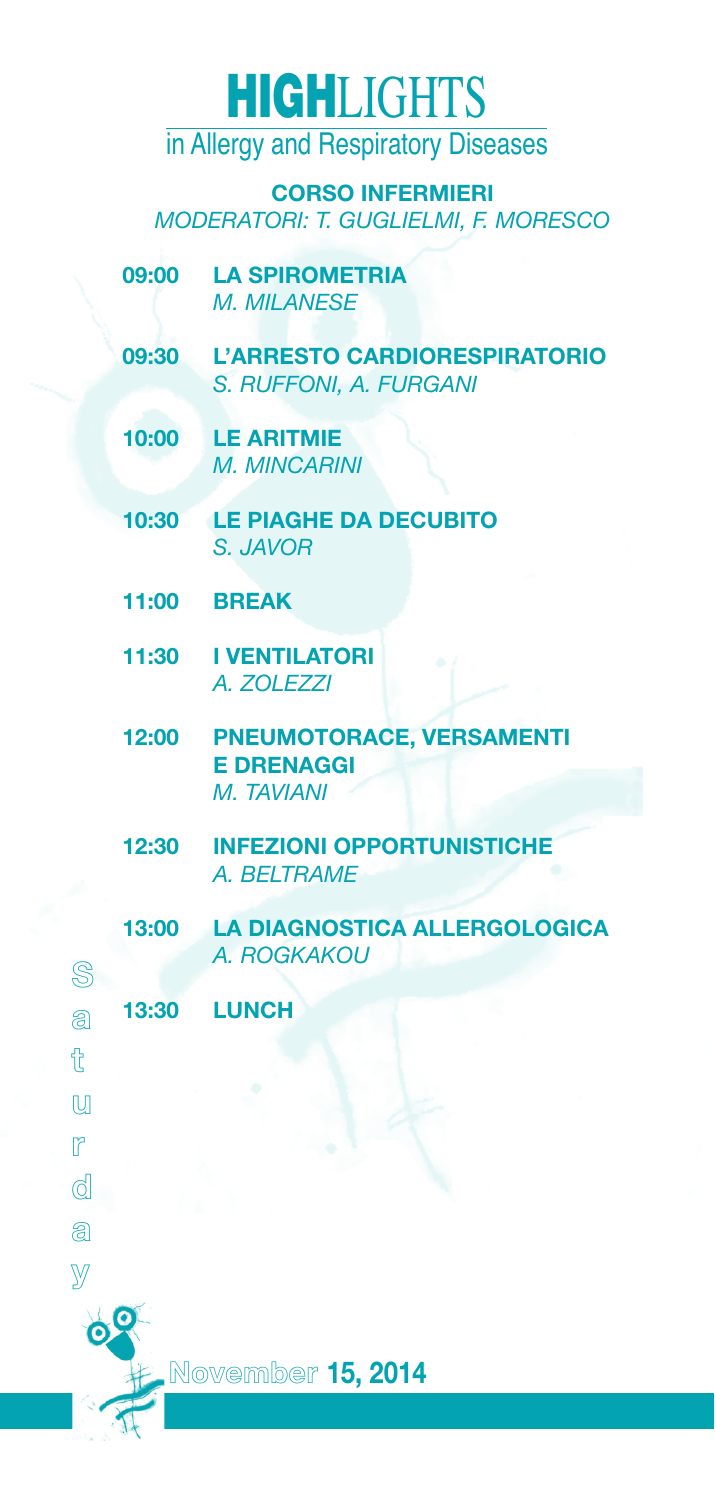**CORSO BIOLOGI** *MODERATORI: M. BAROFFIO, M.C. MINGARI*

- **09:00 MICROBIOMA E PATOLOGIE ALLERGICHE**  *S. MOTTA*
- **09:30 L'INTEGRAZIONE TRA DIAGNOSTICA ALLERGOLOGICA CLASSICA E DIAGNOSTICA ALLERGOLOGICA MOLECOLARE O FUNZIONALE** *G. MELIOLI*
- **10:00 MECHANISMS OF ALLERGEN SPECIFIC IMMUNOTHERAPY** *A. CHIAPPORI*
- **10:30 EPITHELIAL MESENCHYMAL TRANSITION (EMT) IN MUCOSAL REMODELING IN ASTHMA**  *A.M. RICCIO*
- **11:00 BREAK**
- **11:30 LA TERMOPLASTICA NELL'ASMA GRAVE**  *C. MEREU*
- **12:00 L'IMMUNOLOGIA DELLA TUBERCOLOSI**  *F. BOZZANO*
- **a t u 12:30 BIOMARKER DISCOVERY IN ASMA E COPD ATTRAVERSO TECNICHE PROTEOMICHE**  *R. ROSSI*
- **r d a 13:00 THE FORCED OSCILLATION TECHNIQUE IN ASTHMA PHYSIOLOGY**  *G. BARISIONE*

**13:30 LUNCH**



**y**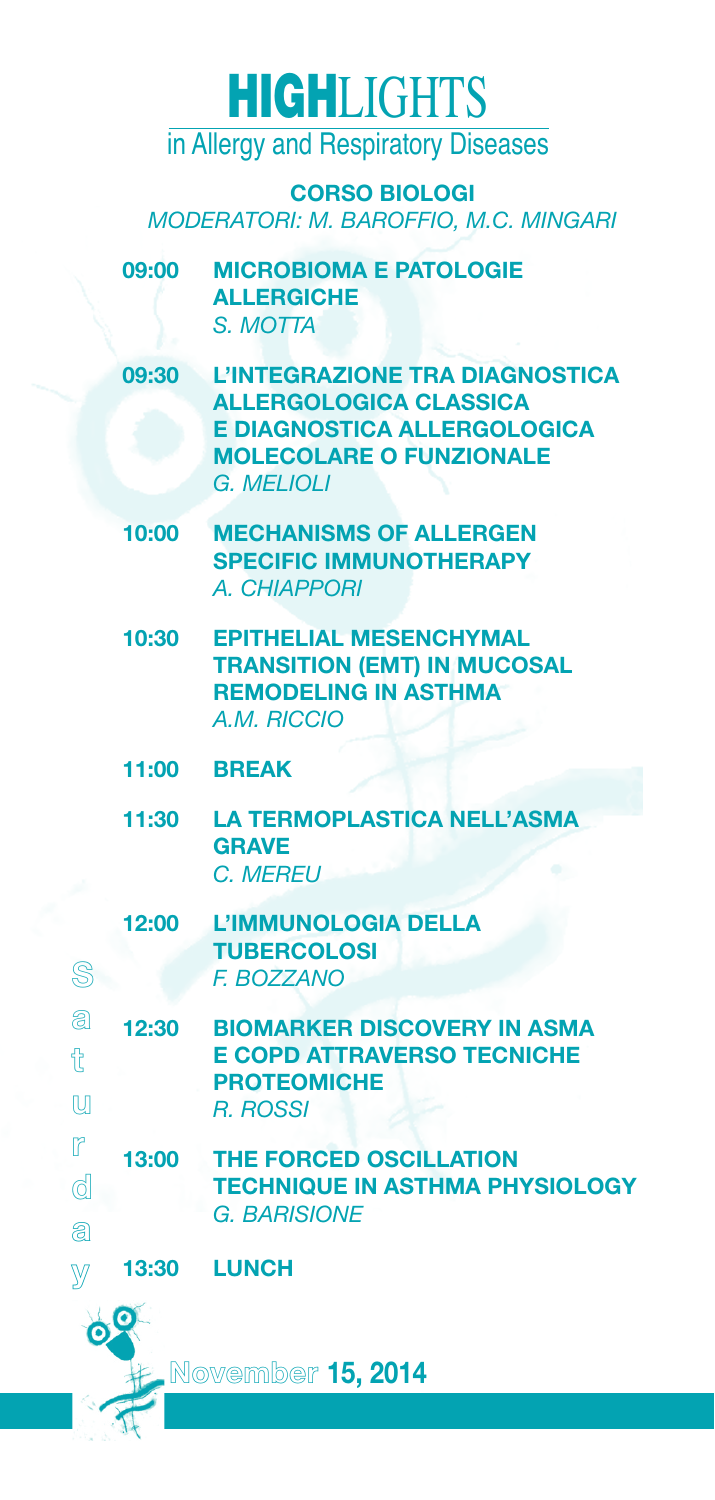**CORSO FISIOTERAPISTI**  *MODERATORI: F. BONFIGLIO, R. SCIUTTO*

- **09:00 IL CONTRIBUTO DELLA MEDICINA NARRATIVA COME INTEGRAZIONE ALLA MEDICINA BASATA SULLA EVIDENZA NELLA PRATICA RIABILITATIVA: UN MIGLIOR APPROCCIO AL MALATO RESPIRATORIO CRONICO** *F. BONFIGLIO*
- **09:30 LA COMUNICAZIONE: COME COINVOLGERE IL PAZIENTE NEL PROCESSO DI CURA** *I. BAIARDINI*
- **10:00 IL PUNTO DI VISTA DEL MEDICO DI MEDICINA GENERALE.** *A.G. CAVIGLIA*
- **10:30 TRA IL DIRE E IL FARE… L'ASCOLTO: ADERENZA ALLA TERAPIA NEI PROGRAMMI RESPIRATORI DEL MALATO CRONICO** *F. D'ABROSCA*
- **11:00 BREAK**
- **11:30 (RI) ABILITARE: L'ESPERIENZA DEL CENTRO NEMO** *B. GARABELLI*
- **a t**  $\mathbf{u}$ **r d 12:00 L'AEROSOLTERAPIA, LA BRONCODILATAZIONE E LA PRESSIONE ESPIRATORIA POSITIVA: QUAL È IL RUOLO DEL FISIOTERAPISTA** *D. SCORSONE* **12:30 PERCORSO EDUCAZIONALE DEL TEAM ASSISTENZIALE** 
	- **NEL PAZIENTE CRITICO** *M. ALBARELLO*



**a**

**13:30 LUNCH**

### **November 15, 2014**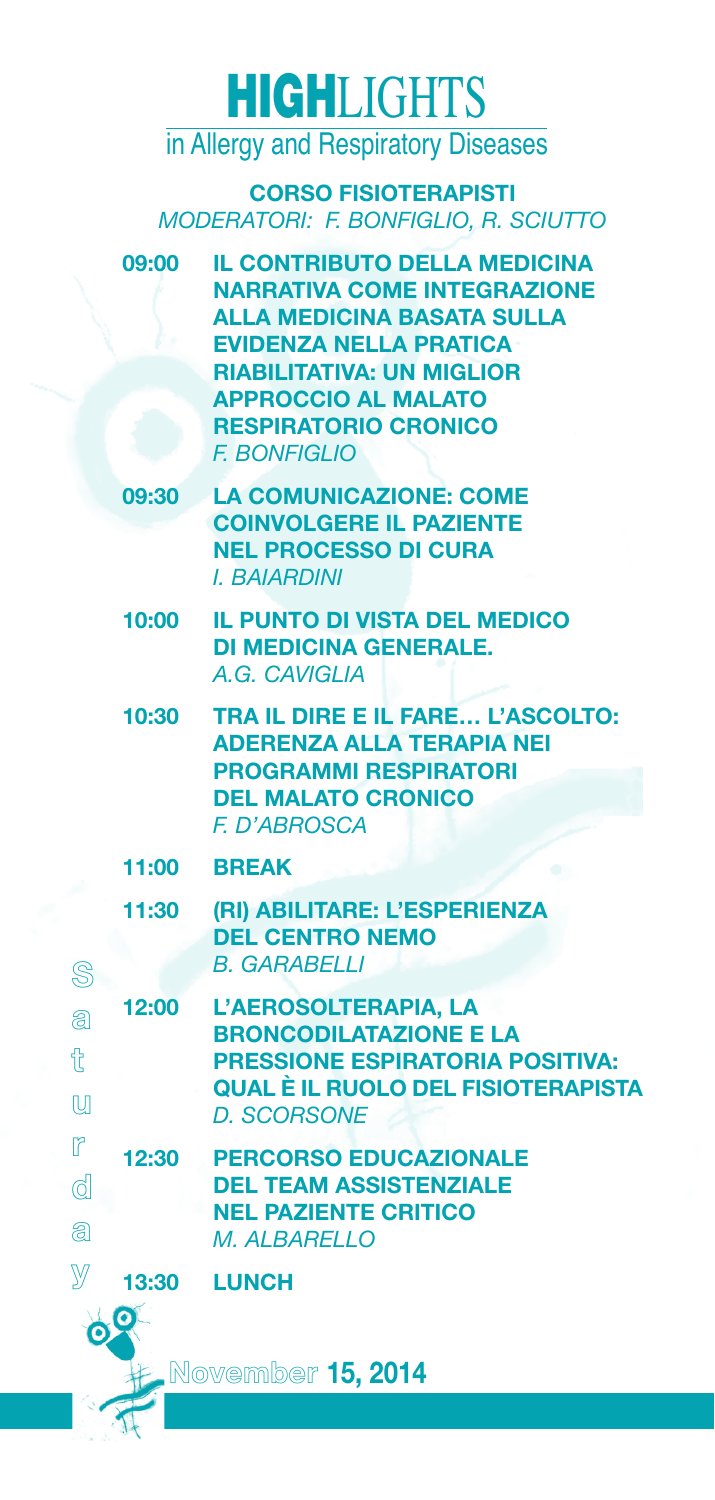**RESEARCH SEMINARS 14:30 - 17.00**

**ORAL COMMUNICATIONS** *PRESIDENT: C.E. BAENA CAGNANI MODERATORI: I. BAIARDINI, M. PASQUALI, A.M. RICCIO*

- **14:30 EXPRESSION OF BAFF AND APRIL IN IGG4 RELATED DISEASES** *F. VIGLINO*
- **14:50 EFFETTO DELLA CORREZIONE DEL DEFICIT DI VITAMINA D SULLE RIACUTIZZAZIONI DI ASMA** *M. BELLOCCHIA*
- **15:10 SENSIBILIZZAZIONE A PR-10 IN PAZIENTI ALLERGICI POLISENSIBILI AFFETTI DA ESOFAGITE EOSINOFILA** *V. MELLI*
- **15:30 ONE GENE, TWO PHENOTYPES: A FAMILIAL CASE OF AUTOIMMUNE LYMPHOPROLIFERATIVE SYNDROME (ALPS)** *A. RADICE*
- **15:50 VELENI D'APE: ANALISI DELLE CARATTERISTICHE QUALITATIVE E QUANTITATIVE** *L. DE FERRARI*

**S a t u r d a y**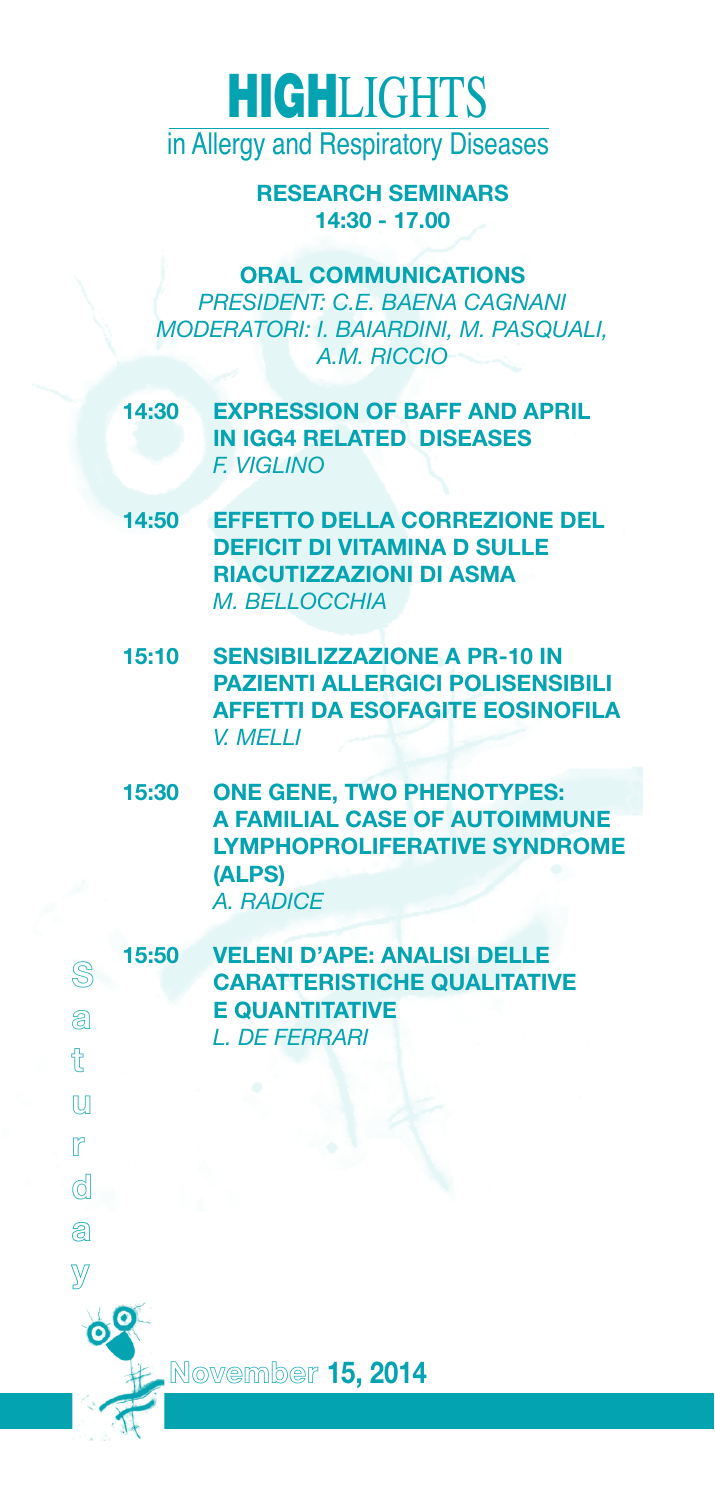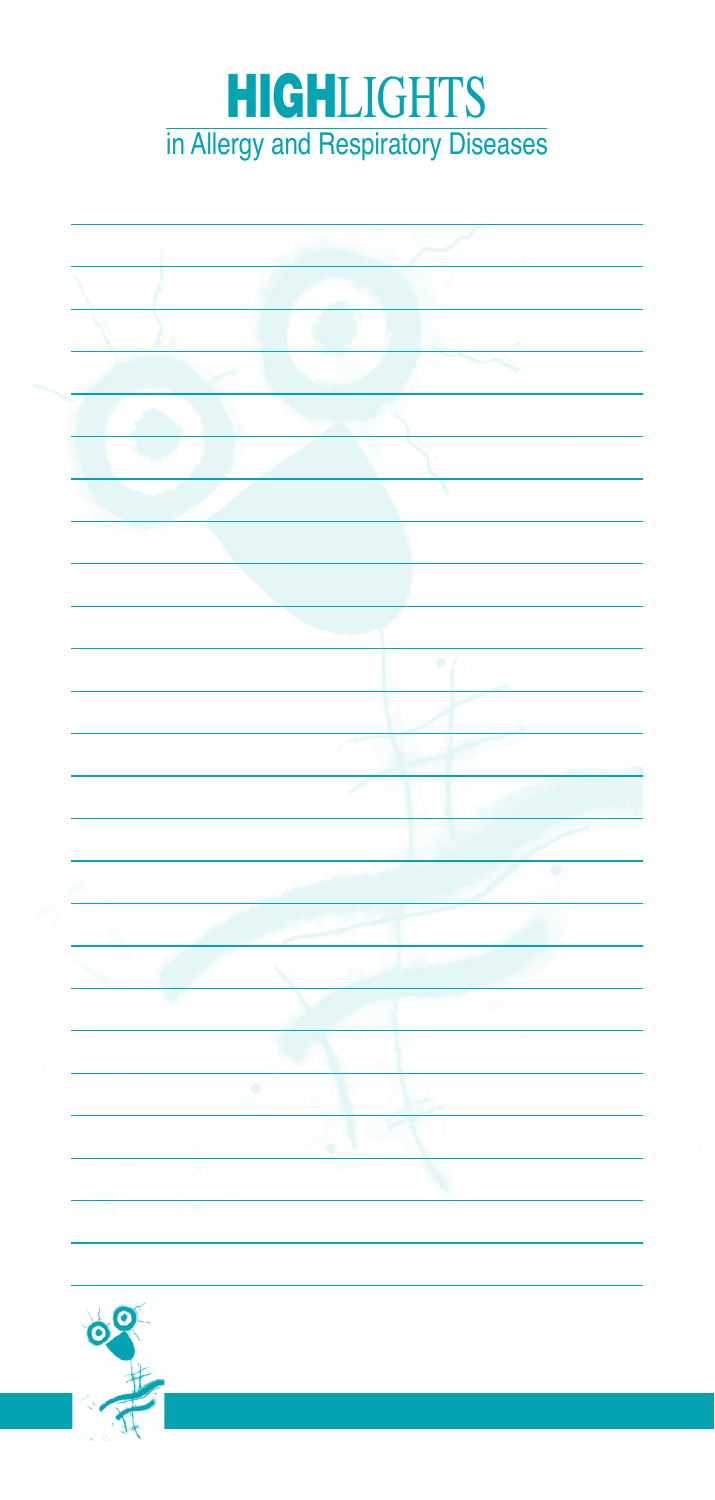### **Information**

| G | <b>MEETING VENUE</b> |  |
|---|----------------------|--|
|   |                      |  |
|   |                      |  |

**e r a l**

- **e** Congress Center Starhotels President
- **n** Corte Lambruschini, 4 - 16129 Genova
	- Ph. + 39 010 5727230

**REGISTRATION FEE** 

E 350,00 + VAT 22%

The official language of the meeting is english

#### THE REGISTRATION FEE INCLUDES!

- Participation In The Scientific Sessions
- Meeting Kit
- Coffee Breaks
- Lunches
- Certificate Of Attendance
- Cme Certificate

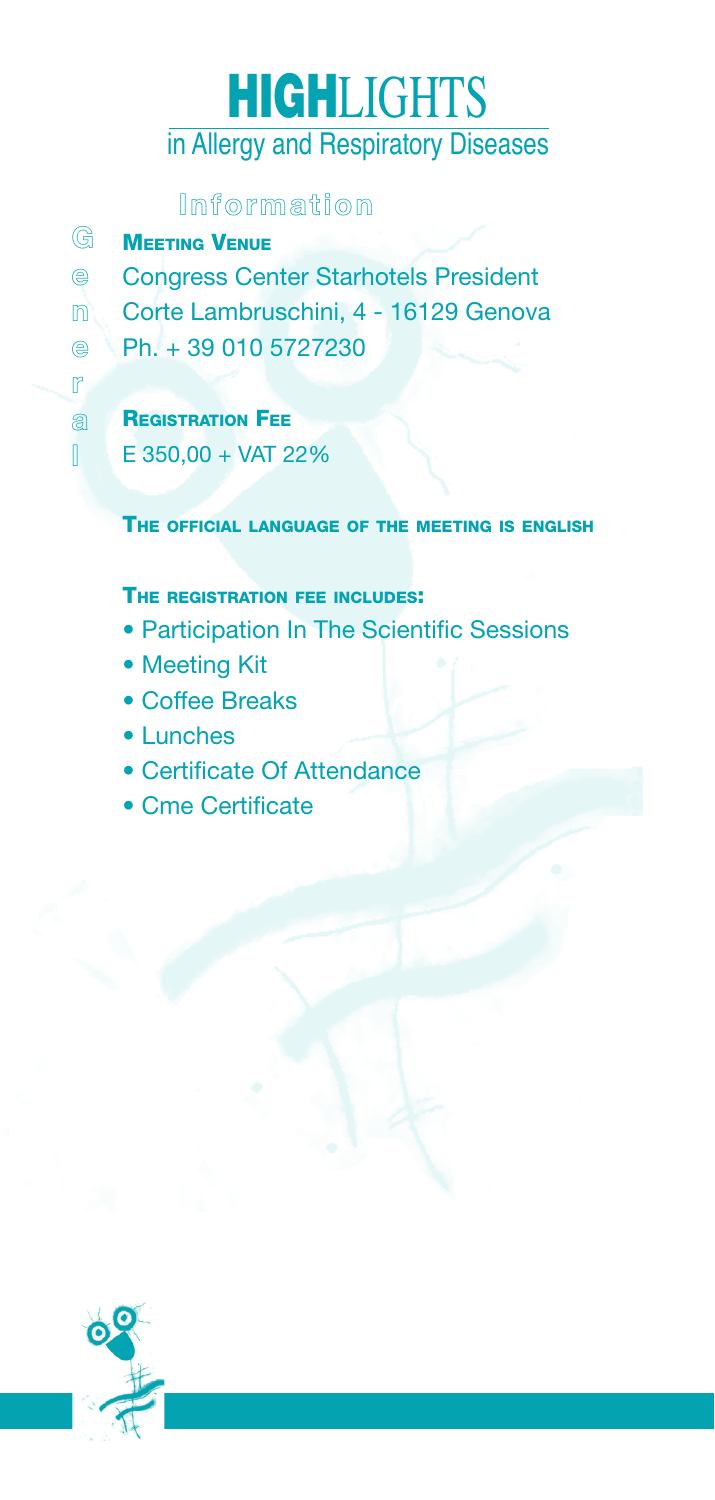

*AGOSTINI CARLO PADOVA ALBARELLO MANUELA GENOVA ANSOTEGUI IGNACIO ERANDIO (ES) ASERO RICCARDO MILANO BAENA CAGNANI CARLOS EDUARDO CORDOBA (AR) BAGNASCO MARCELLO GENOVA BAIARDINI ILARIA GENOVA BARISIONE GIOVANNI GENOVA* **BAROFFIO MICHELE** *BELLOCCHIA MICHELA TORINO* **BELTRAME ANDREA** *BERNABEI ROBERTO ROMA BETTONCELLI GERMANO MILANO BLASI FRANCESCO B. MILANO BONADONNA PATRIZIA PADOVA BONFIGLIO FRANCESCA GENOVA BONINI SERGIO ROMA BOZZANO FEDERICA GENOVA BRAIDO FULVIO GENOVA BREDA CRISTIANO PADOVA BRUSASCO VITO GENOVA BUCCA CATERINA TORINO CAMINATI MARCO VERONA CANESSA PIER ALDO SARZANA (SP) CANONICA GIORGIO WALTER GENOVA CAVIGLIA ANTONIO GIULIO SARONNO CAZZOLA MARIO ROMA CENTANNI STEFANO MILANO CHIAPPORI ALESSANDRA GENOVA COMPALATI ENRICO GENOVA CORSICO ANGELO G. PAVIA COSTANTINO MARIA TERESA MANTOVA CRIMI NUNZIO CATANIA CRIVELLARO MARIA ANGIOLA PADOVA D'ABROSCA FRANCESCO VERUNO DAL NEGRO ROBERTO W. VERONA DALLEGRI FRANCO GENOVA D'AMATO GENNARO NAPOLI DE BENEDETTO FERNANDO CHIETI DE FERRARI LAURA DE MARIA ANDREA GENOVA DE MICHELE FAUSTO NAPOLI DE PAULIS AMATO NAPOLI* **DELLA CASA ORNELLA** *DI GIOACCHINO MARIO CHIETI DI MARCO FABIANO MILANO FABBRI LEONARDO M. MODENA FASSIO FILIPPO FIRENZE* **FONZI STEFANO** *FOSCHINO BARBARO MARIA PIA BARI FURGANI ANDREA GENOVA GARABELLI BARBARA GENOVA GIRBINO GIUSEPPE MESSINA GRASSI CARLO MILANO GUGLIELMI TERESA GENOVA INCORVAIA CRISTOFORO MILANO SANJA JAVOR GENOVA LANDI MASSIMO TORINO LOMBARDI CARLO BRESCIA*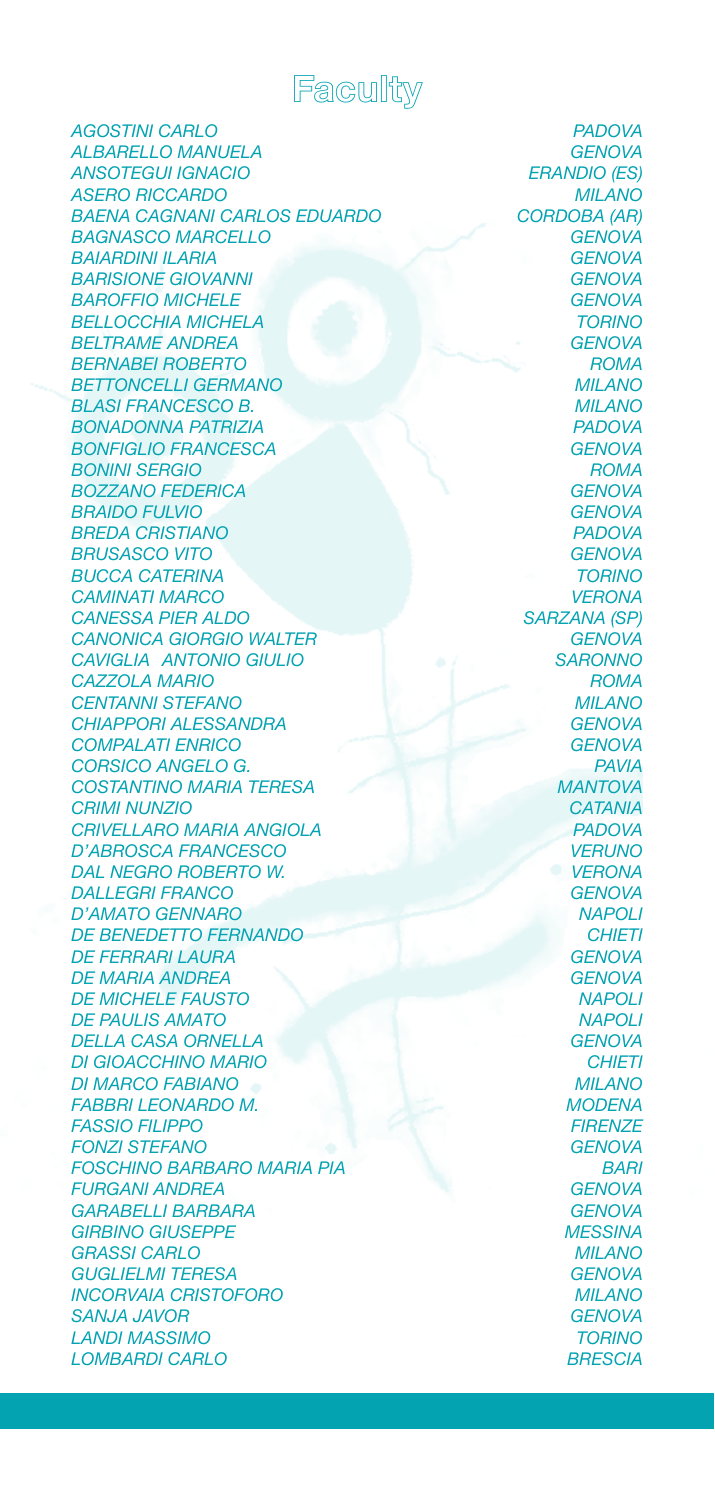

*MAGGI ENRICO FIRENZE MARANGIO EMILIO PARMA MARENCO GIORGIO GENOVA MARSHALL GAILEN MISSISSIPPI USA* **MARTINI ALBERTO** *MASELLI ROSARIO CATANZARO MASSARO ILARIA VIAREGGIO (LU) MELIOLI GIOVANNI GENOVA MELLI VALERIE MEREU CARLO GENOVA MINALE PAOLA GENOVA MINCARINI MARCELLO GENOVA MINGARI MARIA CRISTINA GENOVA MORESCO FRANCESCO GENOVA MORETTA LORENZO MOTTA SARA MILANO NETTIS EUSTACHIO BARI ODETTI PATRIZIO GENOVA PAGGIARO PIERLUIGI PISA PASQUALI MERCEDES GENOVA* **PASSALACQUA GIOVANNI** *PAWANKAR RUBY TOKYO (JAP)* **PELAIA GIROLAMO** *PELUCCO DAVID GENOVA PEVERI SILVIA PIACENZA* **PISTOLESI MASSIMO** *PRAVETTONI VALERIO MILANO PUPPO FRANCESCO GENOVA RADICE ANNA FIRENZE RICCIO ANNA MARIA GENOVA RIDOLO ERMINIA PARMA RIZZA ELVIRA TORINO ROGKAKOU ANTHI GENOVA ROSSI OLIVIERO FIRENZE ROSSI ROSSANA MILANO ROSSI GIOVANNI ARTURO GENOVA SALERNI GIORGIO MILANO SALIO MARIO GENOVA SANTUS PIERACHILLE MILANO SAVI ELEONORA PIACENZA SCICHILONE NICOLA ALESSANDRO PALERMO SCIUTTO ROSANNA GENOVA SCORSONE DEBORA GENOVA SENNA GIANENRICO VERONA SIMIONI LIVIO FELTRE (BL) SKONER DAVID PENNSILVANIA (USA) SPANEVELLO ANTONIO VARESE TANTUCCI CLAUDIO BRESCIA TAVIANI MARIO GENOVA TRIGGIANI MASSIMO NAPOLI TROISE COSTANTINO GENOVA VIGLINO FEDERICO TORINO VIRCHOW JOHANN CHRISTIAN ROSTOCK (GER) VOLTOLINI SUSANNA GENOVA VULTAGGIO ALESSANDRA CAREGGI (FI) ZOLEZZI ALBERTO MANTOVA ZUBERBIER TORSTEN BERLINO*

*MILANESE MANLIO PIETRA LIGURE (SV)*